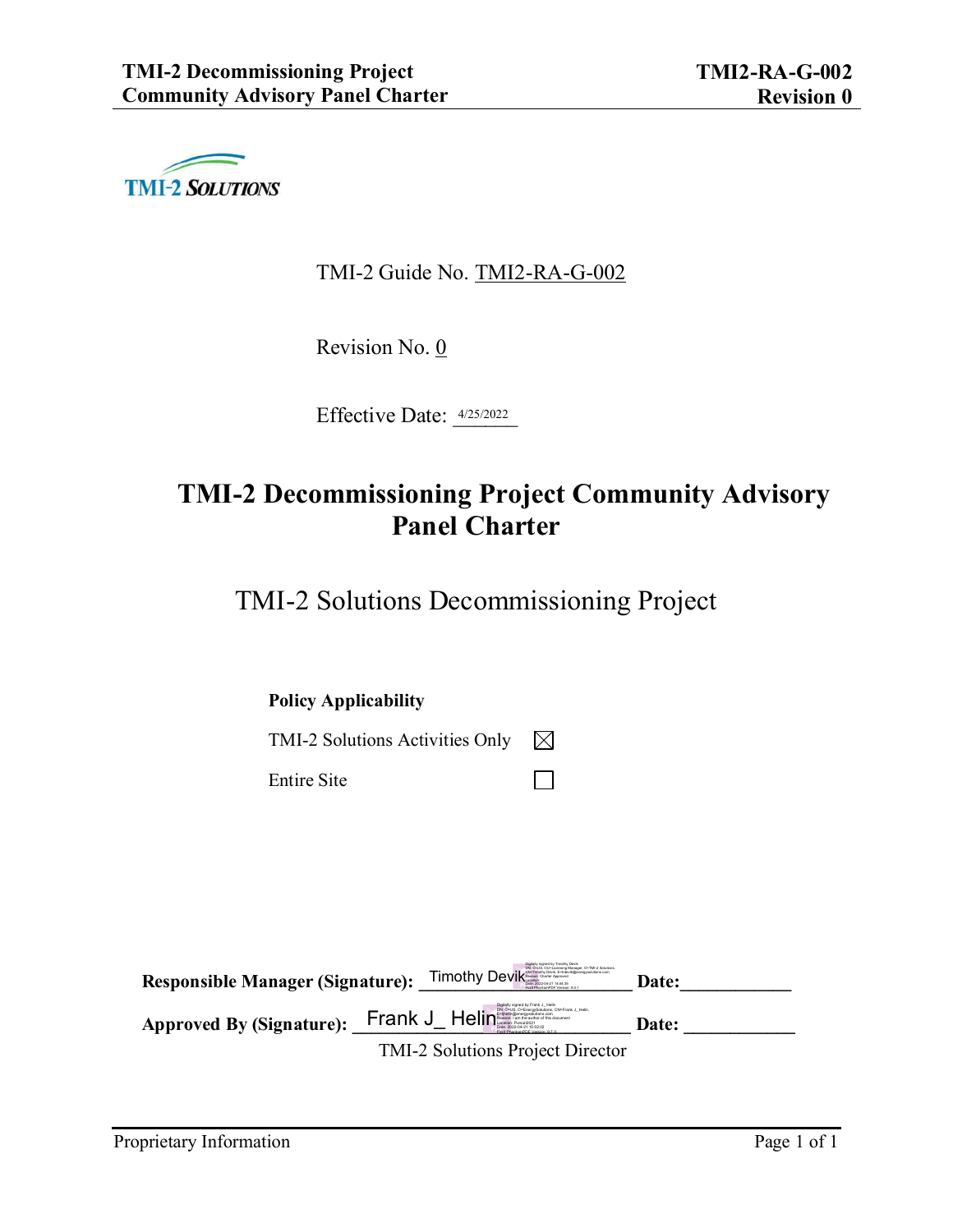

# **TMI-2 Decommissioning Project Community Advisory Panel Charter**

**TMI2-RA-G-002**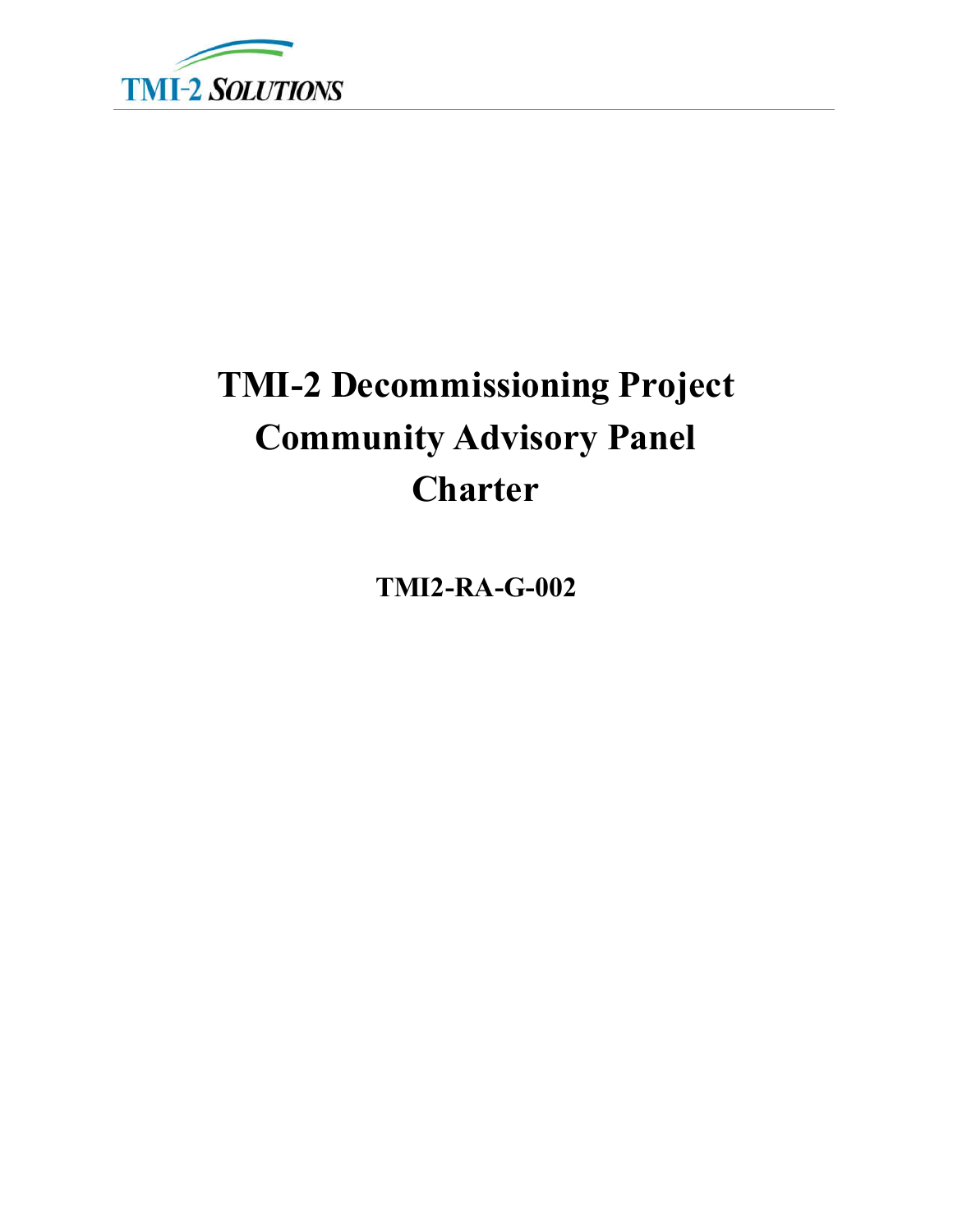

## **Contents**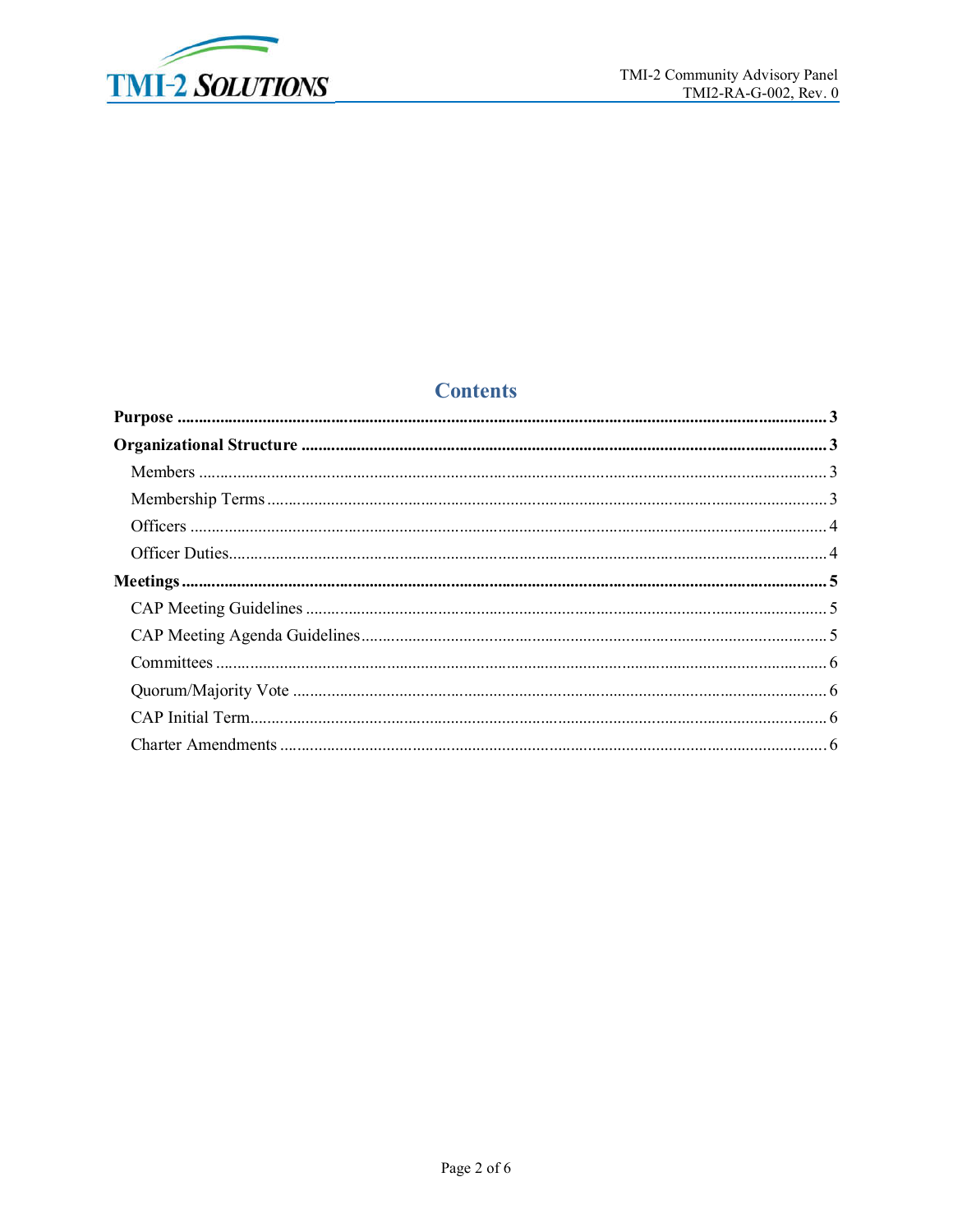

#### **Purpose**

The Three Mile Island Unit 2 (TMI-2) Community Advisory Panel (CAP) is a volunteer, nonregulatory organization established to engage the local community and to facilitate communications regarding the decommissioning of TMI-2. The focus of the CAP is geared toward education and matters of interest regarding TMI-2 decommissioning to the local communities.

The CAP is not a legislative council or a decision-making body; rather, it is a two-way conduit through which community stakeholders may express their interests and concerns, which provides TMI-2 project leadership with an opportunity to respond in a timely manner.

#### **Organizational Structure**

#### **Members**

TMI-2 CAP will be comprised of members representing a broad base of the local community and various viewpoints and interests. Representatives will be nominated by local community organizations and appointed to the panel by the Energy*Solutions* VP of D&D Operations. Examples of organizations or offices who can nominate candidates include local and state officials, business organizations, educational institutions, environmental groups, first response organizations, and concerned citizens. One TMI-2 Solutions representative will serve on the panel.

Members are encouraged to be engaged and willing to serve as representatives in the community to serve as resources to their constituents and neighbors regarding TMI-2 decommissioning.

#### **Membership Terms**

CAP members are responsible for keeping their constituents and neighbors informed of decommissioning-related activities and information provided by TMI-2 Solutions. CAP members are strongly encouraged to reach out, ask questions, and corroborate data and other information received from the project.

As volunteers, members shall not be compensated for their time, travel, and lodging, or for incidentals incurred that may be associated with serving on the CAP.

CAP members initially serve two-year renewable terms. At the end of a CAP member's two-year term, a simple majority vote is required for term renewal. Any vacancy created by the expiration of a member's term will be filled by the appointing authority.

Termination of an individual will automatically occur in the event that three (3) consecutive CAP meetings are missed without prior notification to the Chairperson. The appointing authority identified in Section B will be notified by the Chairperson and/or TMI-2 Community Relations Associate/Manager and be responsible for designating a replacement.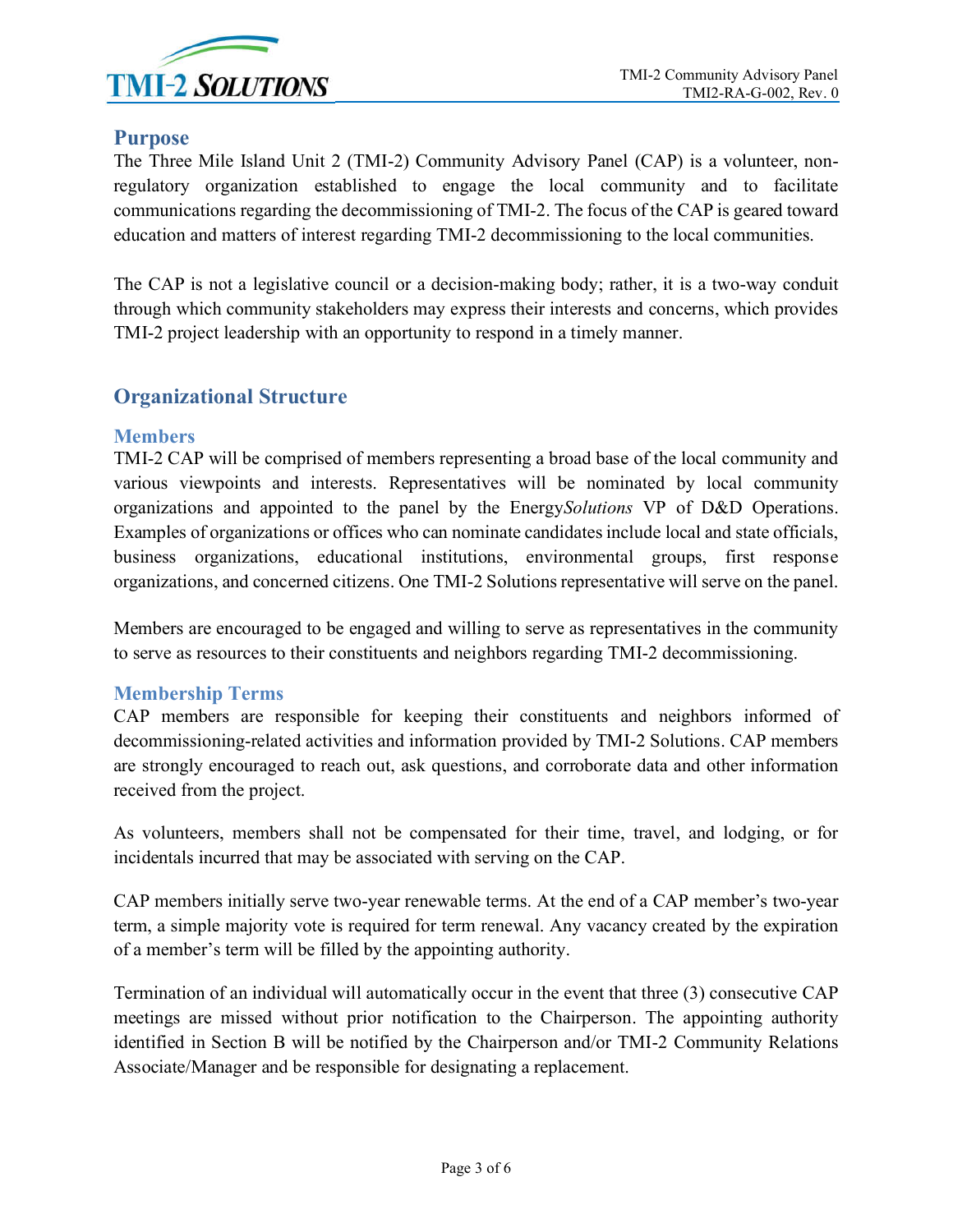

Individual members may resign, in writing, to the CAP Chairperson. Membership of a participating group may resign in writing to the Chairperson and TMI-2 Community Relations Associate/Manager.

#### **Officers**

The CAP shall have a Chairperson. The inaugural Chairperson will serve a two-year renewable term subject to the conditions outlined in Section B.2.C. Subsequent chairpersons will be elected by a majority vote of the CAP.

The CAP shall have a Vice Chairperson. The inaugural Vice Chairperson will serve a two-year renewable term. Subsequent vice chairpersons will be elected by a majority vote of the CAP.

The CAP shall have a Secretary. The Secretary will be appointed by the Chairperson and serve a two-year term at the discretion of the Chairperson. The TMI-2 representative on the CAP may serve as the Secretary but cannot serve as either the Chairperson or Vice Chairperson.

#### **Officer Duties**

Chairperson shall perform the following duties:

- Call meetings of the CAP
- Approve meeting agendas
- Preside over CAP meetings
- Certify the accuracy of meeting minutes after approval by the CAP
- Submit recommendations, concerns, or matters of interest adopted by the CAP to the TMI-2 Community Relations Associate/Manager
- Forward member resignation letters to the TMI-2 Community Relations Associate/Manager
- Coordinate with designated TMI-2 support personnel to ensure seamless flow of information to the CAP and public

Vice Chairperson will perform all duties of the Chairperson in his/her absence. In the absence of both the Chairperson and Vice Chairperson, a Chairperson Pro-Tem will be selected by a simple majority vote of the members present.

Secretary shall perform the following duties:

- Develop meeting agendas in consultation of CAP Chairperson/CAP members and approval of the TMI-2 Community Relations Associate/Manager
- Distribute meeting agendas to the CAP members and TMI-2 Community Relations Associate/Manager
- Record CAP meeting attendance and determine whether a quorum is present
- Record minutes of CAP meetings and prepare minutes for CAP approval
- Support meeting logistics as needed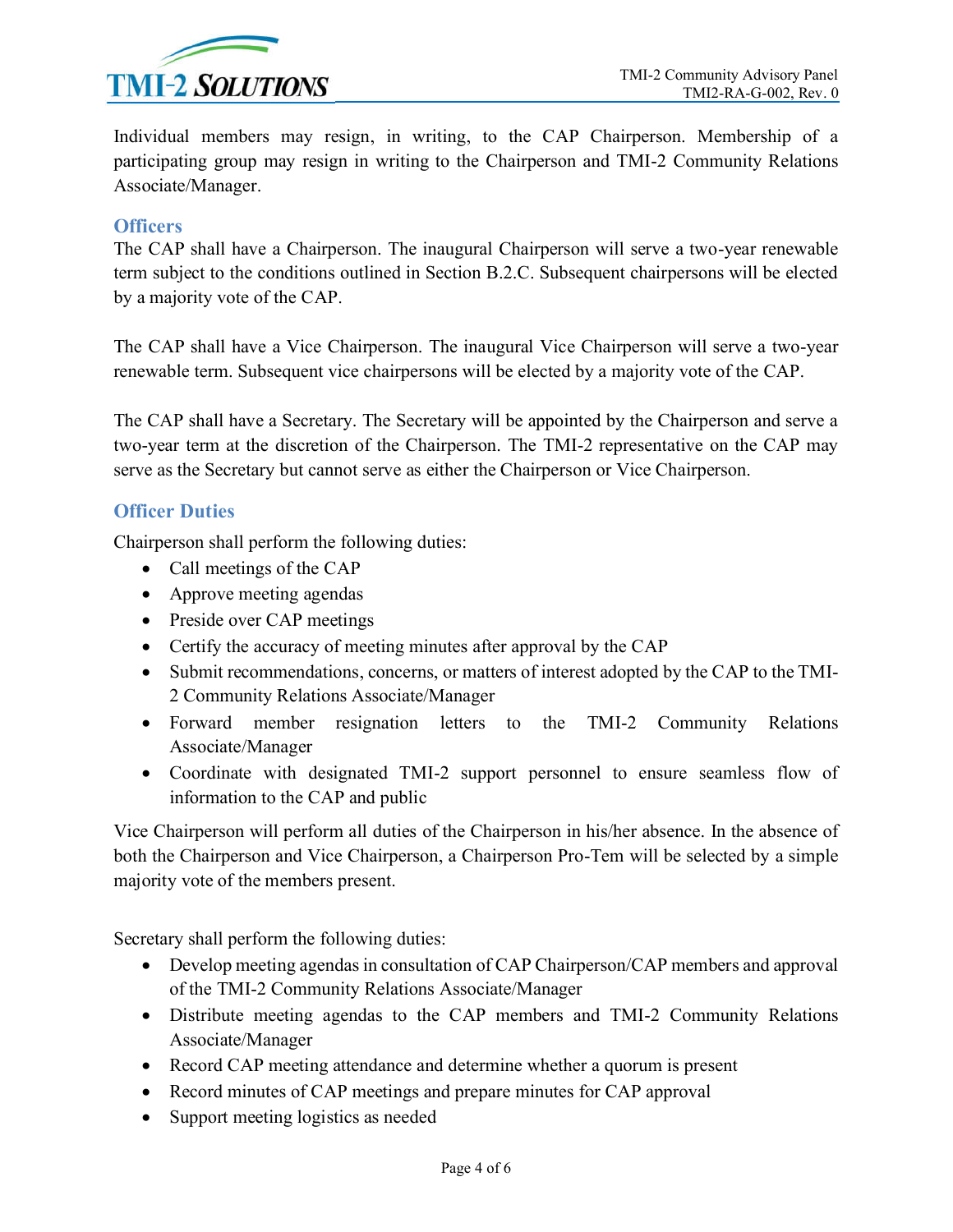

- Maintain CAP documents and meeting materials, and ensure document availability to the public by providing copies to the Senior Vice President of Marketing and Communications for inclusion on the project website
- Provide administrative support to the CAP as needed

TMI-2 Community Relations Associate/Manager shall perform the following duties:

- Management and oversight of the CAP, serving as a liaison and the conduit of information flow between the TMI-2 decommissioning project and CAP
- Coordinate the arrangements for meeting venues and audiovisual logistics.
- Provide support to the CAP, as requested, and will coordinate efforts with the Chairperson to ensure that accurate information is delivered to the CAP members and public.

### **Meetings**

#### **CAP Meeting Guidelines**

The CAP will meet quarterly, or on an as-needed basis, but no fewer than two (2) times per year. Additional meetings may be called by the Chairperson. The chairman and other members of the CAP will follow Roberts Rules of Order in the conduct of the meetings. The CAP should make an effort to ensure that at least half of the members are present at all Regular Meetings to foster a high level of participation and quality of input.

TMI-2 CAP meetings will be open to the public. Information shared with the CAP shall be considered public information and will be made available on the TMI-2 Solutions website. The Senior Vice President of Marketing and Communications will ensure that public meeting notices are issued to the news media and published on the TMI-2 website with assistance from the TMI-2 Community Relations Associate/Manager.

TMI-2 Solutions will arrange for a meeting venue if needed. CAP meetings may also be held virtually, and TMI-2 Solutions will coordinate the necessary technological logistics.

#### **CAP Meeting Agenda Guidelines**

The meeting agenda, previous meeting's draft minutes, and any pertinent information requiring review prior to the upcoming meeting will be provided to members a minimum of one week before the scheduled meeting. Whenever possible, electronic mail is the preferred method of transmitting documents and communicating information among the CAP members. CAP meeting minutes and upcoming meeting agendas will be posted to the TMI-2 Solutions website.

There will be a standing agenda item for public input. Any member of the public who attends the meetings will have an opportunity to make remarks and/or ask questions.